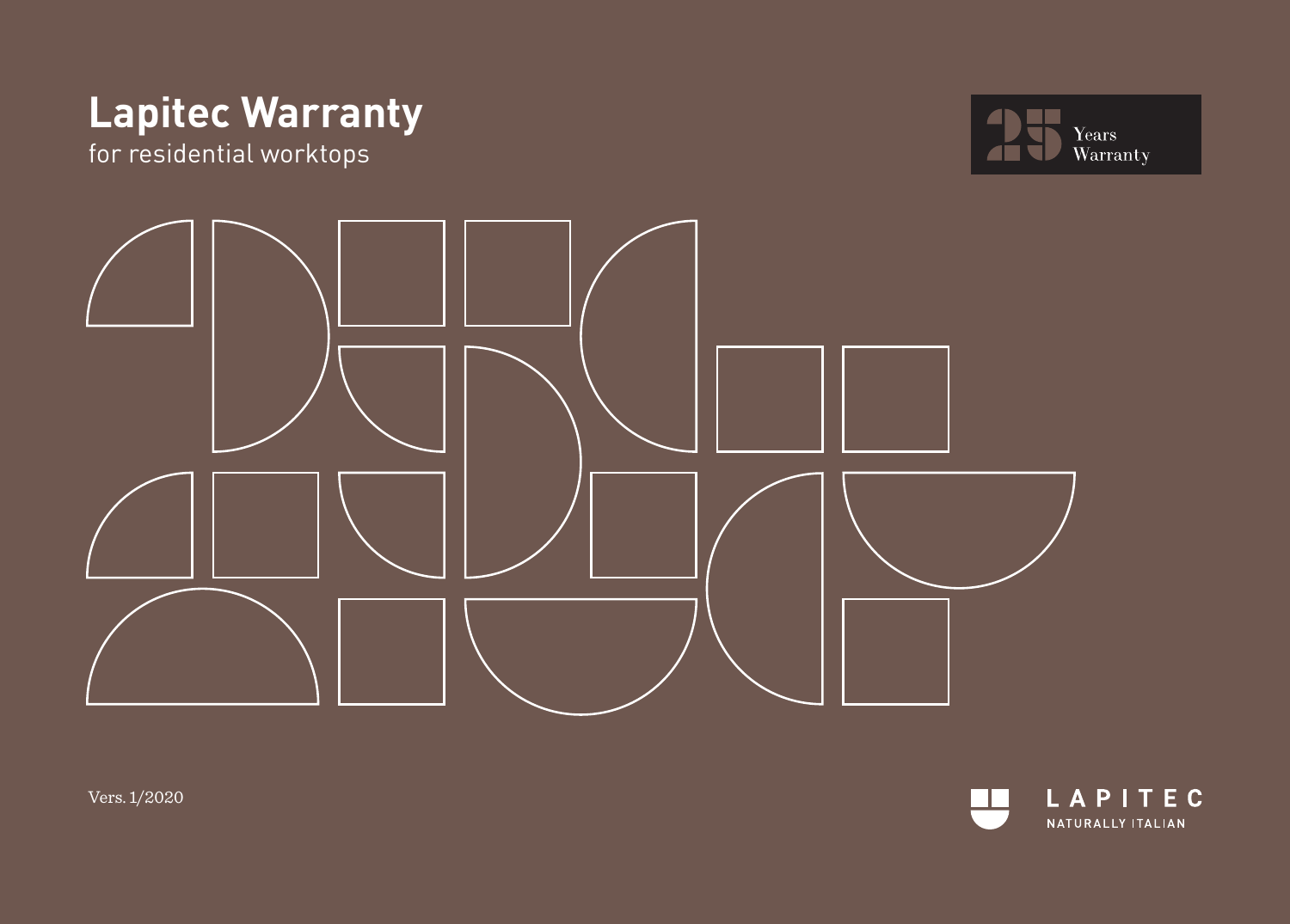# **Lapitec Warranty residential worktops ENGLISH ENGLISH**





Vers. 1/2020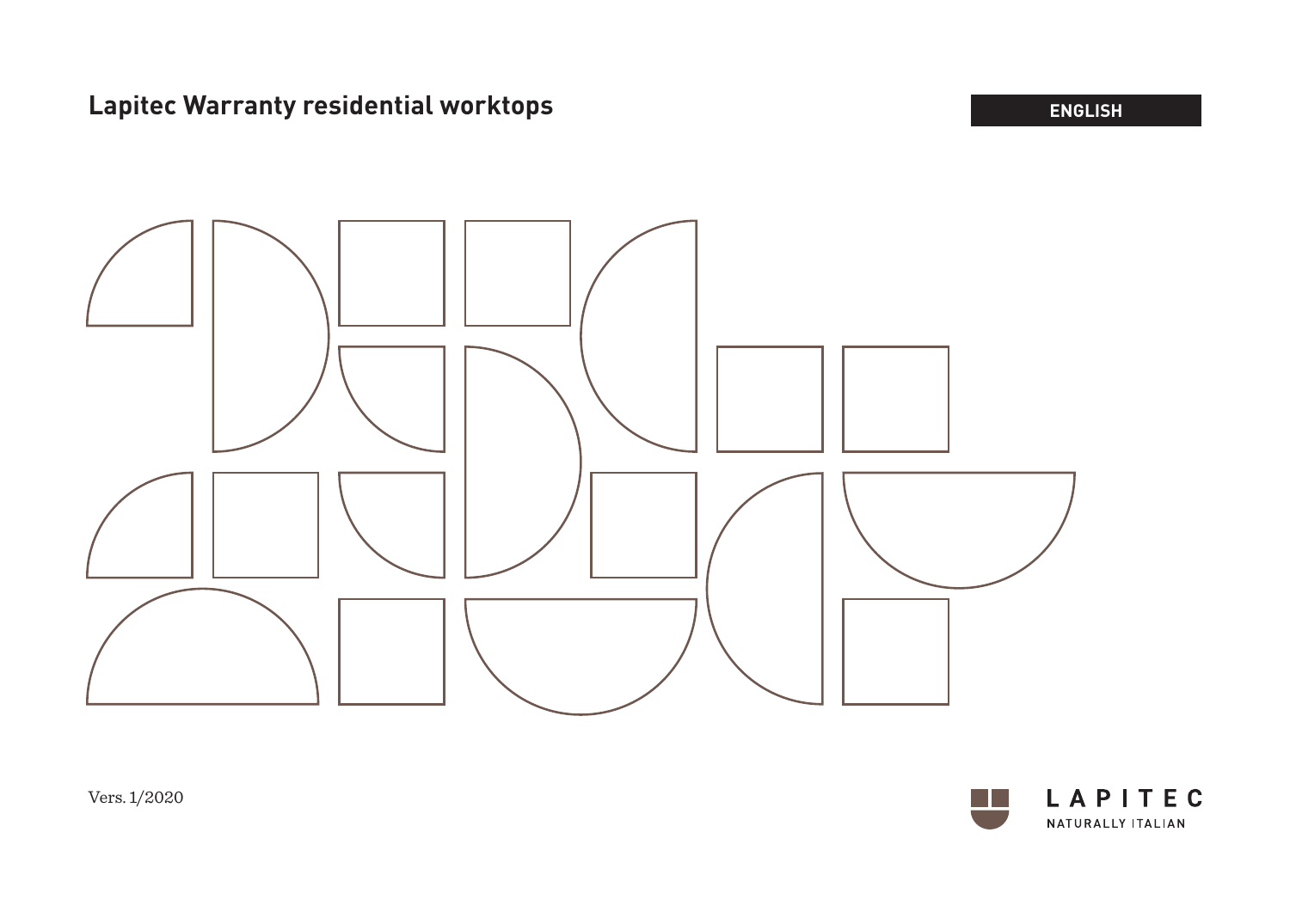## **Lapitec® limited transferable 25-year warranty for residential worktops**

According to the terms and conditions contained in this document, Lapitec guarantees to the end-buyer, for a period of 25 (twenty-five) years from the date of purchase, that the Lapitec® sintered stone surfaces in the various finishes used for the manufacture of kitchen worktops and bathroom tops for residential use shall be free from manufacturing defects and/or structural flaws and shall not undergo changes, as long as they are installed correctly and the care and maintenance instructions available on the website www.lapitec.com are followed.

Should a manufacturing defect be found during the period covered by the warranty, Lapitec may, at its sole discretion, repair or replace the defective surfaces. Furthermore, the repair or replacement to be carried out by Lapitec shall be limited to repair or replacement with surfaces having colours, styles and finishes available at the time the repair or replacement is carried out. This warranty is valid only if the buyer of the installed Lapitec® surfaces has registered the warranty within a maximum period of 60 (sixty) days from the date of purchase stated in the invoice. If the Lapitec® surfaces are transferred to third parties, this warranty can be transferred to the transferee on condition that within 60 (sixty) days of the transfer - the purchaser provides Lapitec with the personal details and address of the transferee, to whom all the documents on the use and maintenance of the product must be provided and on condition that the product is not moved from the original installation site, under penalty of forfeiture of the warranty. The transferor shall provide Lapitec with written proof of delivery of the aforementioned documentation to the transferee. Lapitec reserves the right to transfer the warranty to the transferee subject to verification of the product. The transfer of the warranty shall not extend its term, which becomes effective on the date of purchase stated in the invoice submitted when registering the warranty.

If a claim is filed, Lapitec shall be allowed to inspect the product, also through its own representatives, in order to assess whether there are grounds for the complaint. All decisions relating to the existence of manufacturing defects of the Lapitec® sintered stone surfaces used in manufacturing the artifacts in relation to which the claim is made, shall be adopted by Lapitec within 90 (ninety) days from the filing of the complaint.



If the supply consists of slabs or semi-finished products and if the terms and conditions contained in this document are complied with, Lapitec shall only supply slabs or semi-finished products as replacement. Lapitec shall not be responsible for the cost of manufacturing and installing the product.

By activating this warranty, the end-buyer undertakes to observe all the care and maintenance instructions for the Lapitec® sintered stone surfaces contained in the technical documentation available on the website www.lapitec.com.

#### **What is covered by this Warranty**

- This limited warranty covers Lapitec<sup>®</sup> sintered stone surfaces used in the manufacturing of kitchen worktops and bathroom tops for residential use, purchased from an authorized installer or dealer and permanently installed by an authorized installer.
- Lapitec shall repair or replace the defective product covered by the warranty with another product having the same characteristics (same colour, thickness, etc.) as the defective product provided that that product is still in production or available. If that product is no longer in production or is unavailable for any reason, the defective product shall be replaced with a Lapitec® product with similar characteristics.
- Subject to the limitations set out in this docu-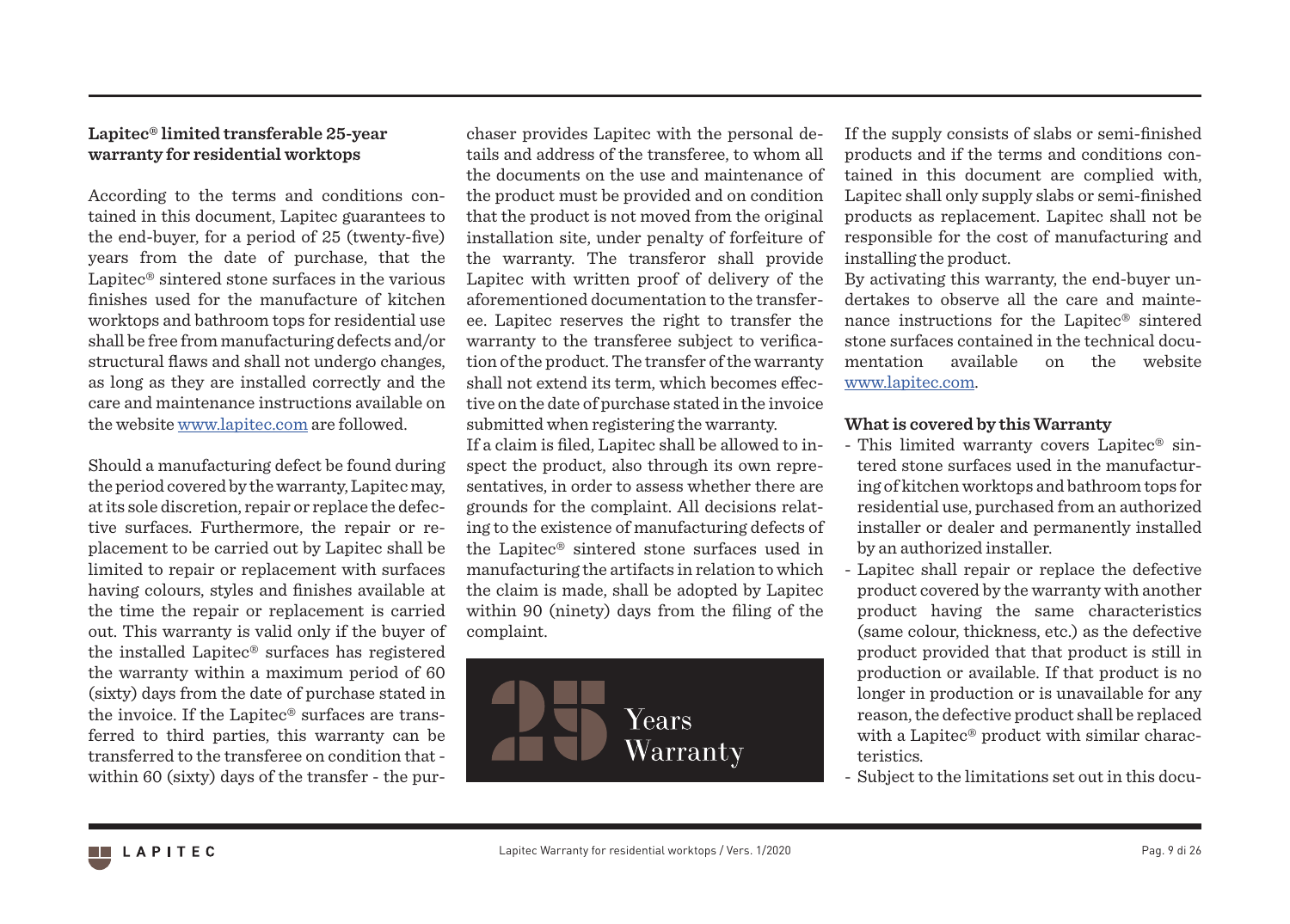ment, this warranty covers products that have been maintained in accordance with the care and maintenance standards for Lapitec® sintered stone surfaces, which are available on www.lapitec.com.

- Stains caused by food, drink and household cleaners provided that the care and maintenance guidelines of the material have been followed and with the exclusion of stains caused by chemical agents with an acidic or basic pH (less than 5 or higher to 11).
- Discoloration due to direct exposure to UV rays from the sun both in indoor and outdoor installations.
- Lapitec covers the product in case of cracks due to exposure to direct heat sources due to normal household use.

## **What is not covered by this Warranty**

- Defects attributable to working stages subsequent to the production of Lapitec®, such as design, processing of the material (cutting, polishing, etc.), transport, installation and other modifications or handling of the original Lapitec® product are not covered by this warranty.
- The surfaces previously used by the distributors for display purposes.
- Cracks in Lapitec® surfaces due to external factors or interactions such as impacts, uneven furniture or floors, structural settlements or movements, incorrect installation or other

conditions inside the place where the product has been installed that can cause the Lapitec® sintered stone surfaces to slide.

- Consequential or accidental damage, direct or indirect damage to property and/or persons due to improper use of the product, and/or failure to comply with the instructions contained in the technical documentation available on the website www.lapitec.com.
- Damage or loss other than the product itself including, but not limited to, damage to other products or structures, additional or supplementary repairs, modifications such as, for example, plumbing or electrical changes, modifications to tiled surfaces or walls, masonry work, repairs to the screed or transport costs necessary to repair or replace the Lapitec® sintered stone surfaces covered by this warranty. Any other repairs and modifications shall be under the buyer's responsibility.
- Lapitec<sup>®</sup> sintered stone surfaces that have been treated and/or covered with products or coatings not authorized by Lapitec. If Lapitec, at its discretion, considers that the application of an unauthorized product and/or coating has caused or contributed to the onset of the defect (s) in the product, then Lapitec shall have no obligations under this warranty.
- Products that have not been fully paid.
- Products exposed to wear and exceptional conditions or mishandling of various kinds. "Exceptional wear and conditions" include,

but are not limited to, damage resulting from mishandling or misuse, physical or chemical wear and failure to comply with the correct care and maintenance instructions available on the website www.lapitec.com.

- Products that the buyer deems unsuitable following installation due to the colour, style of the edges or other opinions based on personal preferences.
- Variations in tone, colour, structure between the various pieces and/or small surface imperfections.
- The veining appearance.
- Whitening caused by atmospheric dust.
- Temporary marks on Lapitec® products including metallic marks, fingerprints or temporary stains or marks caused by household cleaning tools.
- "Commercial uses" of Lapitec® products. "Commercial uses" include, by way of example, use in commercial buildings such as retail stores, restaurants, offices, hotels or blocks of flats.
- Lapitec is not responsible for damage or injury caused in whole or in part by force majeure (including without limitation earthquakes, tornadoes, tropical storms and hurricanes), exposure to corrosive contaminants (for example salt water or chemicals in rainwater), fire, flood, explosion, improper storage or handling, workplace conditions, architectural or engineering projects, moving of the product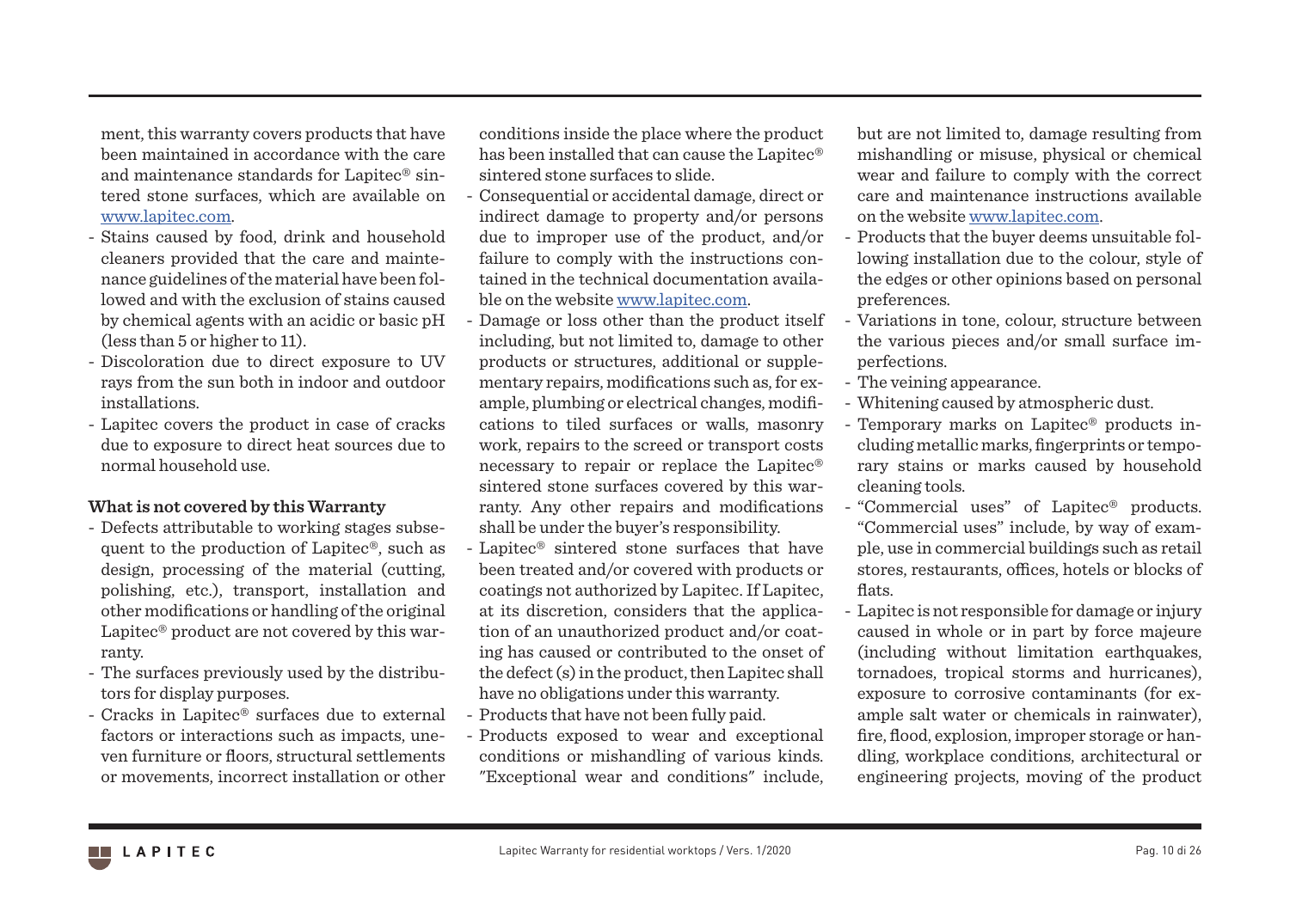from the original installation site.

- Additional damage that could result from a defect in the Lapitec product covered by this warranty, including damage occurring while the claim is being processed, as well as during the product replacement period. This exclusion includes, by way of example, any commercial, industrial or professional damage that the purchaser of the product or third parties may suffer as a result of a defect covered by this warranty.
- Any differences between the samples and the photographs of any Lapitec® product and the actual Lapitec® product that has been purchased.
- This warranty does not cover repairs and/or handling of the Lapitec® product without suitable verification by Lapitec.
- Chipping. Chipping is not due to defective material; chipping is the result of rubbing and impact of objects against the edges of the surface.
- Some Lapitec® colours and finishes may only be available for specific uses or applications. The buyer will be informed about which colours and finishes are recommended by Lapitec for use only for specific applications. This warranty shall not be valid if the buyer uses the product for uses or applications other than those recommended by Lapitec for the specific product.
- Lapitec® sintered stone surfaces that have been moved from the original installation site.
- Damage caused by installed appliances.
- Repairs carried out without prior verification by Lapitec.
- Stains caused by direct contact with chemical agents with an acidic or basic pH (lower than 5 or higher than 11) or scratches caused by the use of abrasive sponges or steel wire to clean the top, or resulting from any other improper use of abrasive products or failure to comply with the cleaning rules specified in the technical documentation available on the website www.lapitec.com.
- Lapitec does not give any other type of warranty (express or implied) with respect to its Lapitec® sintered stone surfaces, except for those set out in this document.

#### **How to activate the warranty**

You can activate and register this warranty by completing the online warranty registration form available on www.lapitec.com (alternatively, the buyer can call or write to Lapitec using the contact details specified below requesting a registration form). Registration must take place within a maximum period of 60 days from the date of purchase stated in the invoice. Lapitec agrees to comply with the privacy legis-

lation in force regarding the use of personal data which it receives during activation of the warranty. All the fields marked with an asterisk (\*) must be filled out and a purchase receipt, or other supporting evidence, must be provided clearly showing the date of purchase. If in doubt, please contact Lapitec via the web page www.lapitec.com or the email address info@lapitec.com or the telephone number +39 0423 703811.

#### **Amendment of the Warranty**

No distributor, dealer, employee, installer or any other person is authorized to amend or modify this warranty or to make any other warranties, representations or promises on behalf of Lapitec with respect to the product.

#### **How to file a warranty claim**

If you believe there is a defect in your Lapitec® product and you wish to file a claim under this warranty, you must do so by fax, e-mail, letter or telephone by contacting Lapitec Customer Service at the following number: +39 0423 703811.

All warranty claims must be received by Lapitec within thirty (30) days after the defect in the product is found.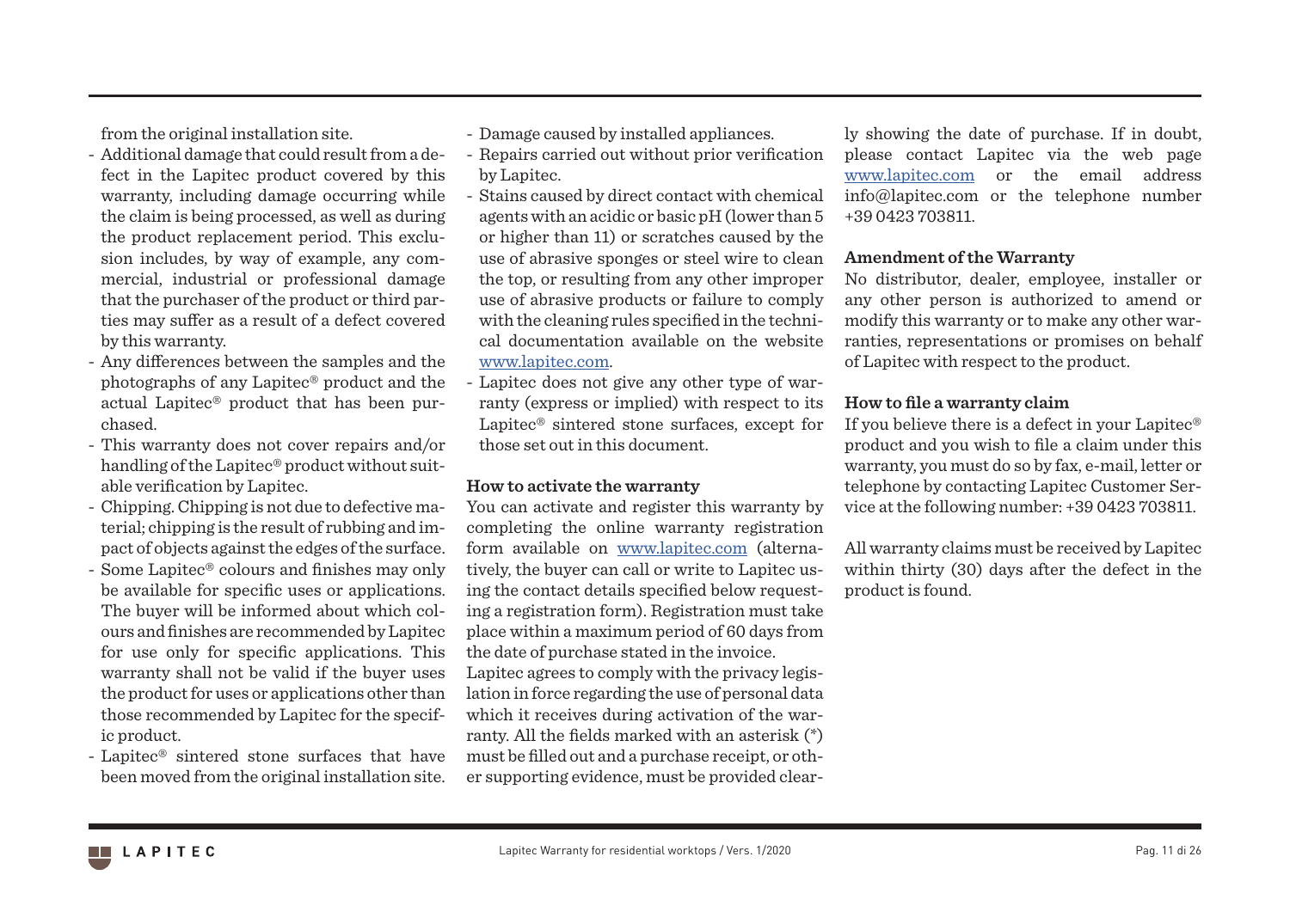To register the warranty, go to: https://www. lapitec.com/en/warranty and fill in all the sections.

- Enter the details relating to your Lapitec® top, full details of the buyer, details of the dealer and the name of the stone fabricator. All sections must be filled in to activate the war ranty.
- Attach a copy of the purchase invoice for the Lapitec<sup>®</sup> top.
- Read the information content on how to care for your Lapitec® top and accept the Warranty Policy. Consent to the processing of personal data, which Lapitec will handle and protect in accordance with the law.
- Confirm the details that you have filled in by clicking "register your warranty".

A pop-up window will appear on the screen to confirm that the registration has been succes sful, and an email will be sent summarising the information entered.